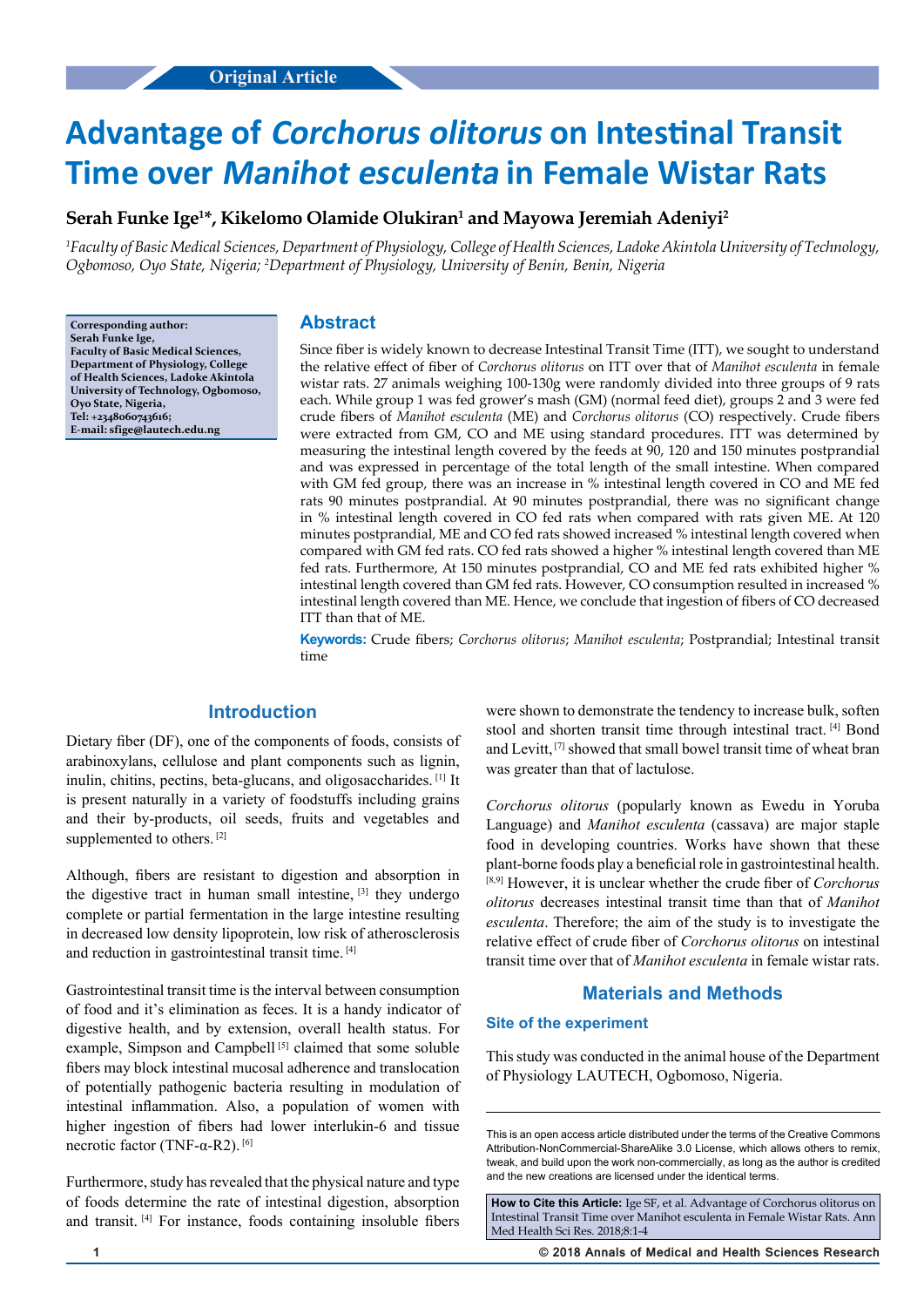#### **Animal care and management**

Twenty seven adult female wistar rats weighing 100-130 g were used for the research work. They were divided into three groups consisting of nine animals each. These rats were kept in three different cages with a wire mesh covering. They were fed pelletized grower's mash ad libitum, provided water through drinking trough and kept under 12 hour light and 12 hour darkness at room temperature.

#### **Ethical certification**

The study was conducted in line with the guidelines of United State National Institute of Health (NIH) Guidelines for the use of laboratory rats.

## **Collection and extraction of fiber materials**

The stem of *Corchorus olitorus* and root of *Manihot esculenta* were purchased at a local Market in Ogbomoso, Oyo State, Nigeria.

The *Manihot esculenta* tuber and *Corchorus olitorus* stem were peeled and washed respectively. They were soaked in warm water for five (5) days. On the fifth day, the fiber was removed and air dried for seven (7) days. On the seventh day, the fiber was blended into small particles according to the method of Nwoke et al.<sup>[10]</sup>

#### **Fiber determination**

Fiber determination of the selected fibers was carried out at Animal Production and Health Department, Federeal University of technology Akure (FUTA), Nigeria, using the standard method of AOAC. [11]

Percent Crude fibre (% CF):

$$
\%CF = \frac{(W2 - W3) \times 100}{W1}
$$

Where,

 $W1 = Weight of the sample (g)$ ,

 $W2$  = Weight of crucible and residue after drying (g), and

 $W3$  = Weight of crucible and residue after incineration (g).

#### **Test meals preparation**

10 g of the extracted fiber was mixed with 1gram of eosin dye to form pellets.

#### **Experimental procedure**

The experimental animals were weighed and randomly grouped into:

**Group 1:** Administered normal feed diet (Grower's mash).

**Group 2:** Administered test meal containing *Manihot esculenta* fiber

**Group 3:** Administered test meal containing *Corchorus olitorus* fiber.

The animals were fasted for 12 hours before the onset of the experiment after which they were then weighed and fed with the prepared test meal.

After feeding, the animals were returned into their cages and given water ad libitum. Three animals were then sacrificed per each group at 90 minutes, 120 minutes and 150 minutes by cervical dislocation. The animals were immediately dissected, their abdominal cavity was opened and the distance travelled by the test meal in the intestine was measured. [12] The length of the small intestine was measured from the pyloric sphincter to the appendix.

The transit time was then expressed as a percentage of the small intestinal tract travelled. The formula is as follow:

% travelled = 
$$
\frac{\text{Small intestinal distance travelled by test meal}}{\text{Total length of the small inststine}} \times \frac{100}{1}
$$

## **Statistical analysis**

Data are analyzed using SPSS using Analysis of Variance (ANOVA). Pairwise comparisons were done using Least Square Difference at P<0.05.

## **Results**

The figure shows that *Corchorus olitorus* fiber is significantly more compared to fiber of Maniot esculenta and the growers mash [Figure 1].



\*Significant difference (P<0.05) from growers mash

**Figure 1:** Fiber content of *M. esculenta* and *C. olitorus* compared with the grower's mash fiber.

At 90 minutes, there was a significant increase in the percentage travelled by *Manihot esculenta* and *Corchorus olitorus* compared to grower's mash used in control animals  $(p<0.05)$ . There was no significant difference in the percentage travelled of *Manihot esculenta* when compared with that of *Corchorus olitorus* in the experimental rats in 90 minutes ( $p > 0.05$ ) [Figure 2].

At 120minutes, there was a significant increase in the percentage travelled of *Manihot esculenta* and *Corchorus olitorus* compared to grower's mash used in control animals  $(p<0.05)$ . There was also significant increase in the percentage travelled of *Corchorus olitorus* when compared with that of *Manihot esculenta* in the experimental rats in 120 minutes ( $p<0.05$ ) [Figure 3].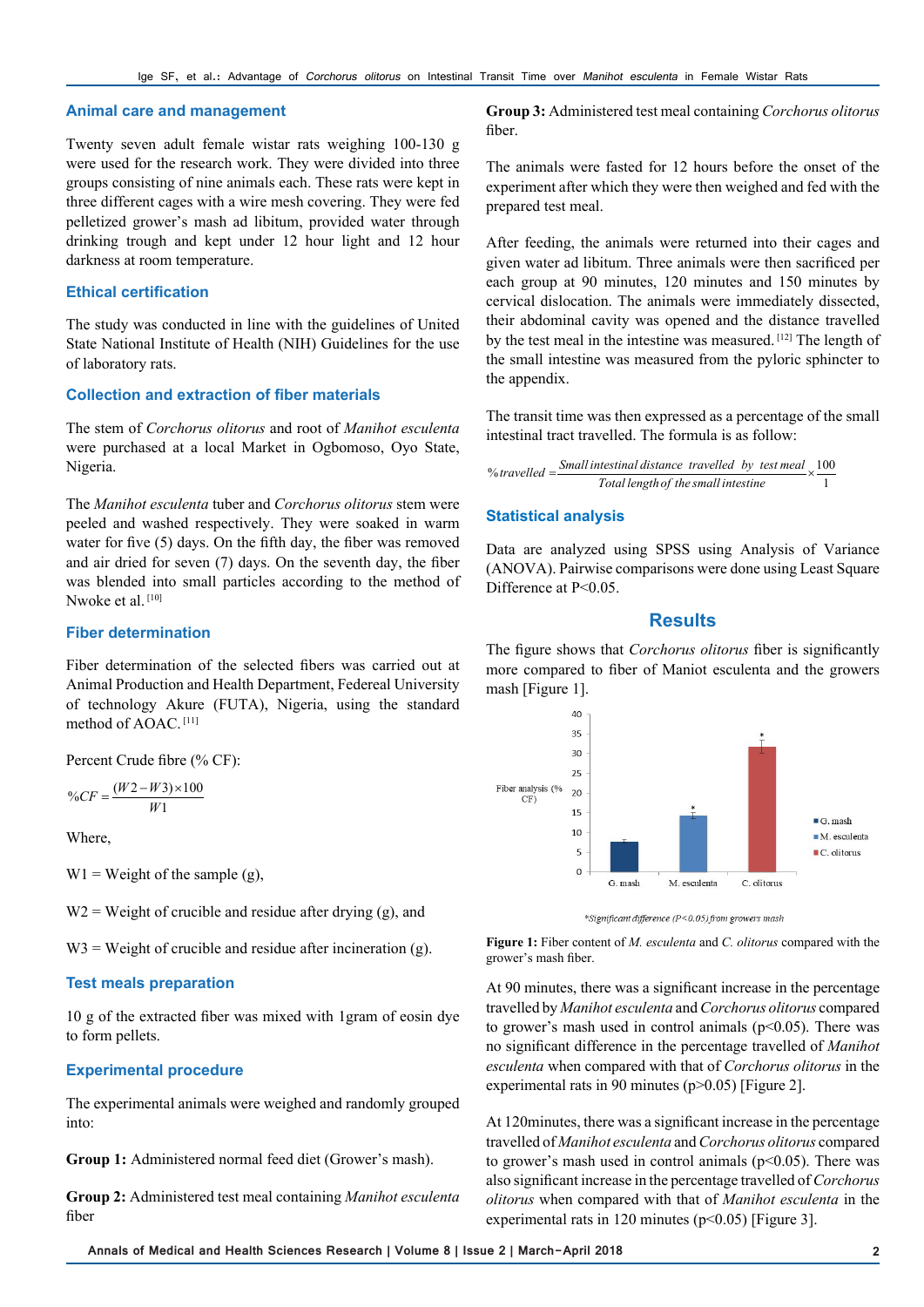

Figure 2: Percentage of fiber travelled in the GIT at 90 minutes.



*\*Significant difference* ( $P < 0.05$ ) from growers mash. <sup>a</sup>Significant difference ( $P < 0.05$ ) from M. esculenta

**Figure 3:** Percentage of fiber travelled in the GIT at 120 minutes.

At 150 minutes, there was a significant increase in the percentage travelled of *Corchorus olitorus* compared to grower's mash used in control animals ( $p$ <0.05). There was also a significant increase in the percentage travelled of *Manihot esculenta* compared to grower's mash used in control animals (p>0.05). When compared with fiber of *Manihot esculenta*, there was a significant increase in the percentage travelled of *Corchorus olitorus* in the experimental rats (p<0.05) [Figure 4].



**Figure 4:** Percentage of fiber travelled in the GIT at 150 minutes.

### **Discussion**

Studies have documented the advantages of consuming dietary fiber. These include production of healthful compounds through fermentation process, increase in bulk, softening of stool and shortening of transit time through the intestinal tract. [4,13,14] This research work investigated the relative effect of crude fiber of *Manihot esculenta* over *Corchorus olitorius* on intestinal transit time using female wistar rats as a model.

Analysis of crude fiber content of *Manihot esculenta* and that of *Corchorus olitorius* (Figure 1) showed that the latter contained more fiber than *Manihot esculenta* and grower mash respectively and that *Manihot esculenta* contained more fiber than grower mash. Therefore, the significant increases in % intestinal length covered in rats that ingested *Manihot esculenta* fibers when compared with those that consumed fiber of grower mash postprandial was due to the high fiber content in *Manihot esculenta*. Apart from the fact that crude fiber (Weende Cellulose) is a part of insoluble fiber, [15] foods containing high insoluble fiber are known to exhibit short intestinal transit time with high fecal volume and suppressed fat absorption. [4,14,16] In this study, we also observed that there was a significant increase in % intestinal length covered in *Manihot esculenta* fed rats when compared with grower mash fed rats 150 minutes postprandial.

Consumption of *Corchorus olitorius* 90, 120 and 150 minutes postprandial increased % intestinal length covered when compared with grower mash fed group. This was also due to the high crude fiber content of *Corchorus olitorius.* The short transit time associated with high fiber containing foods has been linked to low risk of colorectal cancer and diverticulosis, increased growth of colonocytes and protection of gastrointestinal mucosa. [8]

## **Conclusion**

Although, at 90 minutes postprandial, there was no significant change in % intestinal length covered when compared with rats given *Manihot esculenta*, intake of *Corchorus olitorius*  caused an increase in % intestinal length covered 120 and 150 minutes postprandial when compared with group fed *Manihot esculenta*. This indicates that crude fiber of *Corchorus olitorus* exhibits a shorter intestinal transit time than that of *Manihot esculenta*. This result suggests that consumption of crude fiber of *Corchorus olitorus* (Ewedu) may improve gastrointestinal health by lowering the risk of constipation and fecal impaction than that of *Manihot esculenta* (Cassava).

In conclusion, the findings of this study show that intake of *Corchorus olitorus* decreased intestinal transit time than *Manihot esculenta*.

## **Conflict of Interest**

All authors disclose that there was no conflict of interest.

## **References**

- 1. Anderson JW, Baird P, Davis RH, Ferreri S, Knudtson M, Koraym A, et al. Health benefits of dietary fiber. Nutrition reviews. 2009;67:188- 205.
- 2. USDA. National Nutrient Database, US Department of Agriculture, Standard Release 28. 2015.
- 3. Yates AA. Establishing new principles for nutrient reference values (NRVs) for food labeling purposes. Nutrition research and practice. 2007;1:89-93.